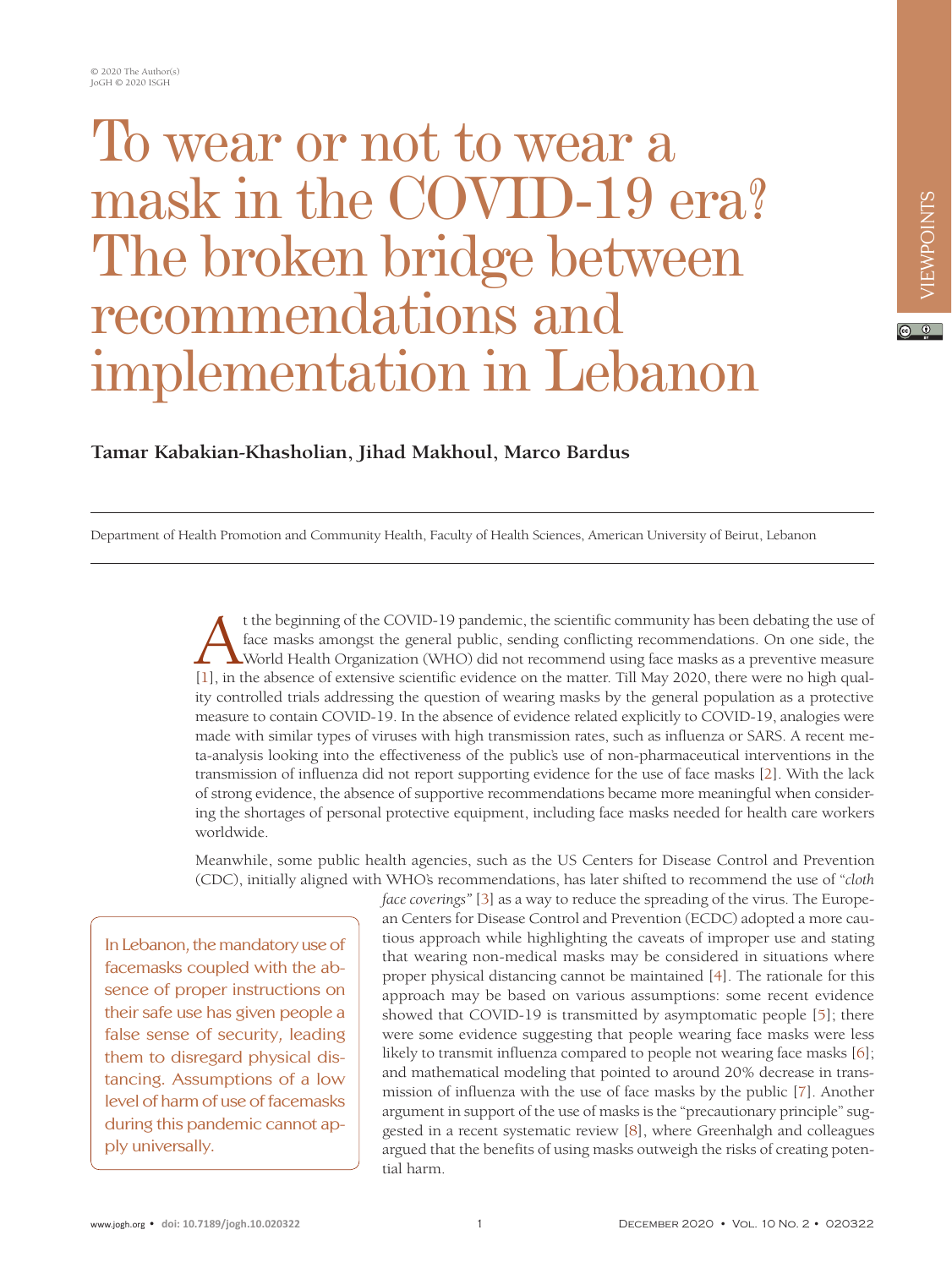In a collectivist culture such as Lebanon, contextualized and tailored communication on the notion of physical distancing is needed to minimize the implementation challenges of the use of face masks by the public and the false sense of security they foster.

Amidst these opposing views and despite the lack of clear guidance and for rational use of face masks [\[9\]](#page-2-8), countries have adopted a variety of recommendations, some following the mandatory face masks policies adopted in Asian countries [\[9](#page-2-8)]. However, little is known about how state decisions are made and followed in settings with weak health and public policy systems, such as Lebanon or similar countries in the Middle East and North Africa region. In fact, the notion and type of benefits and harm from mass use of face masks vary in each context and warrants assessment based on the prevailing conditions and social norms in a given population.

Lebanon still follows many laws inherited from the Ottoman Empire and the French mandate, and current policies are based on common law, instead of evidence. In the absence of clear national social and health policies and unified health promotion strategies, the private sector provides out of pocket curative care. The state constitution has allowed the personal status codes to be ruled by sectarian courts, while prominent state positions continue to be allocated to persons affiliated to sects instead of being appointed by merit or competence. Inherent economic post-civil war decline, social inequalities, mismanagement of national resources, and environmental degradation plague the

country. These factors have created a chronic mistrust in the state and its ruling elite. In response to these dire conditions, a national revolution started in October 2019. The COVID-19 pandemic hit the country on February 21, 2020, and the newly formed government scrambled to put together an action plan in response, succeeding in flattening the curve but with huge economic costs borne by the population. The use of face masks has been extensively enforced throughout this outbreak. Despite the imposed public health measures of physical distancing, quarantine, and lockdown, the state health authority seems to have adopted a biomedical approach in this matter, rather than a systemic, holistic public health perspective. In this highly medicalized society, the mandatory use of face masks is another example of how clinical settings are extrapolated to the community and how global trends are adopted without critically considering the local context, implementation challenges, and long-term consequences.

The enforcement of such regulation has resulted in reality with potentially adverse impacts on the course of the outbreak. Using masks without proper instructions has given people a false sense of security, leading them to disregard physical distancing. According to the WHO's guidance, this is one of the major factors that policymakers should consider before recommending the use of face masks [[1](#page-2-0)]. Self-contamination is highly probable, as people are seen repeatedly touching their faces while wearing masks, positioning them below their mouths when speaking and removing them often and improperly. Improper use of face masks is also seen among government officials when appearing on the local media and reporting about the outbreak. Disposable masks are also littering streets, exacerbating the environmental health problems amidst the lack of a waste management strategy.

In a country lagging in evidence-based health policies, the risks and benefits of wearing masks are not weighed when making such recommendations. Yet, face masks are implicitly enforced in some public spaces. It was ironic to witness security forces mandating the use of face masks for people driving alone in a car, knowing well that seatbelt use is not enforced, despite a long-standing road safety law, which which includes seat belt use. In a collectivist culture such as Lebanon, there is a need for contextualized,



Currently, governments embarking in easing the restrictive measures of the lockdown are considering recommendations about the use of face masks by the general public. There is an urgent need for health authorities to follow effective risk communication guidelines [\[10\]](#page-2-9) and provide the rationale and clear instructions for using face masks, while reinforcing the primary messages of physical distancing and hand hygiene [\[1](#page-2-0)]. In the absence of such efforts, we might witness a situation where face masks will result in more harm than good for the general public.



Photo: From https://www.barfuss.it/file/claudio-schwarz-purzlbaumzh-btvpbcdw-unsplashjpg.